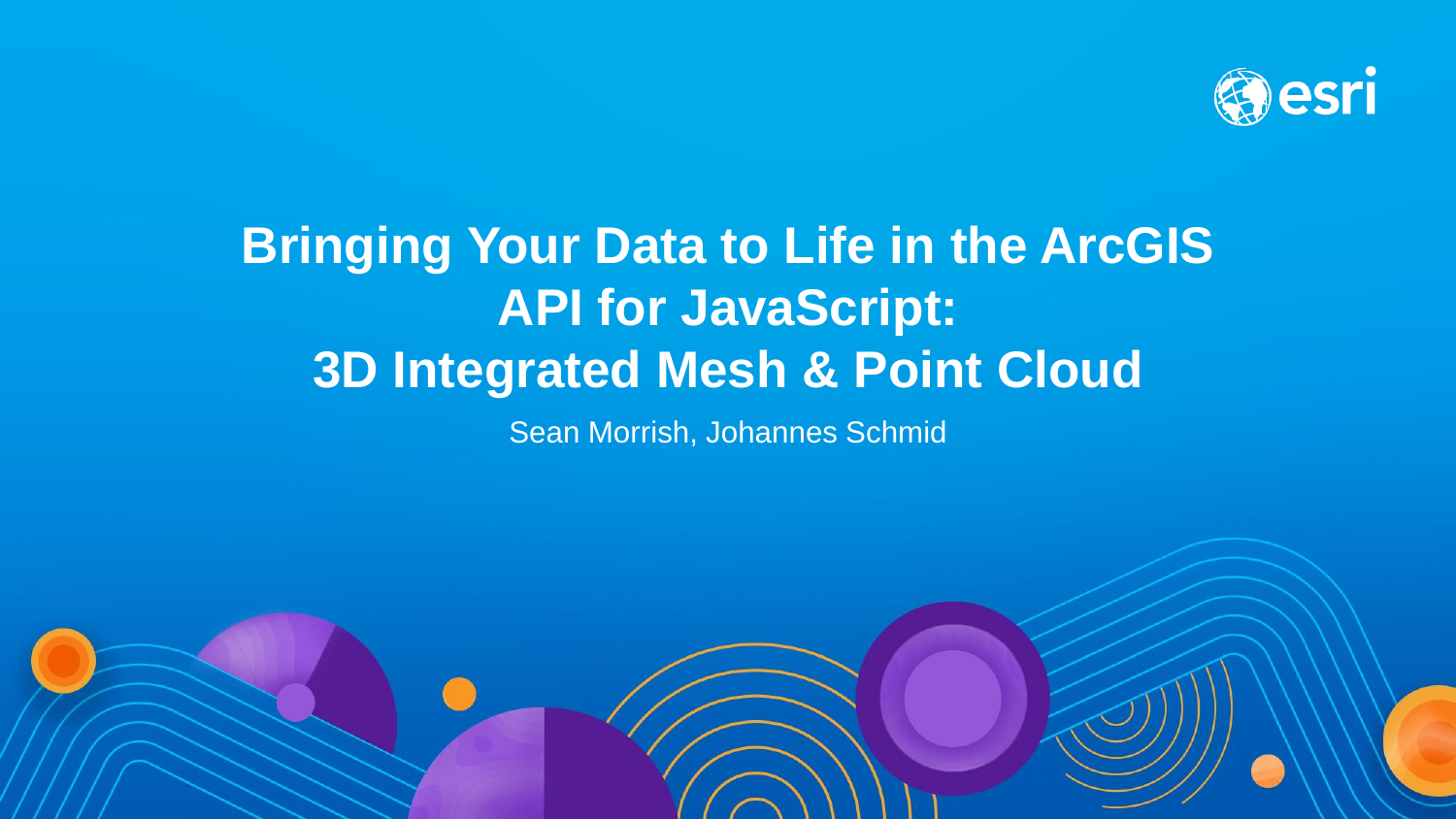## **Point Cloud Layers in the ArcGIS API for JavaScript**

- **esri/layers/PointCloudLayer**
	- **Usable only in 3D at the moment**
- **Supported functionality**
	- **Display and explore**
	- **Data-driven coloring and other visualization options**
	- **Simple user interaction with click event**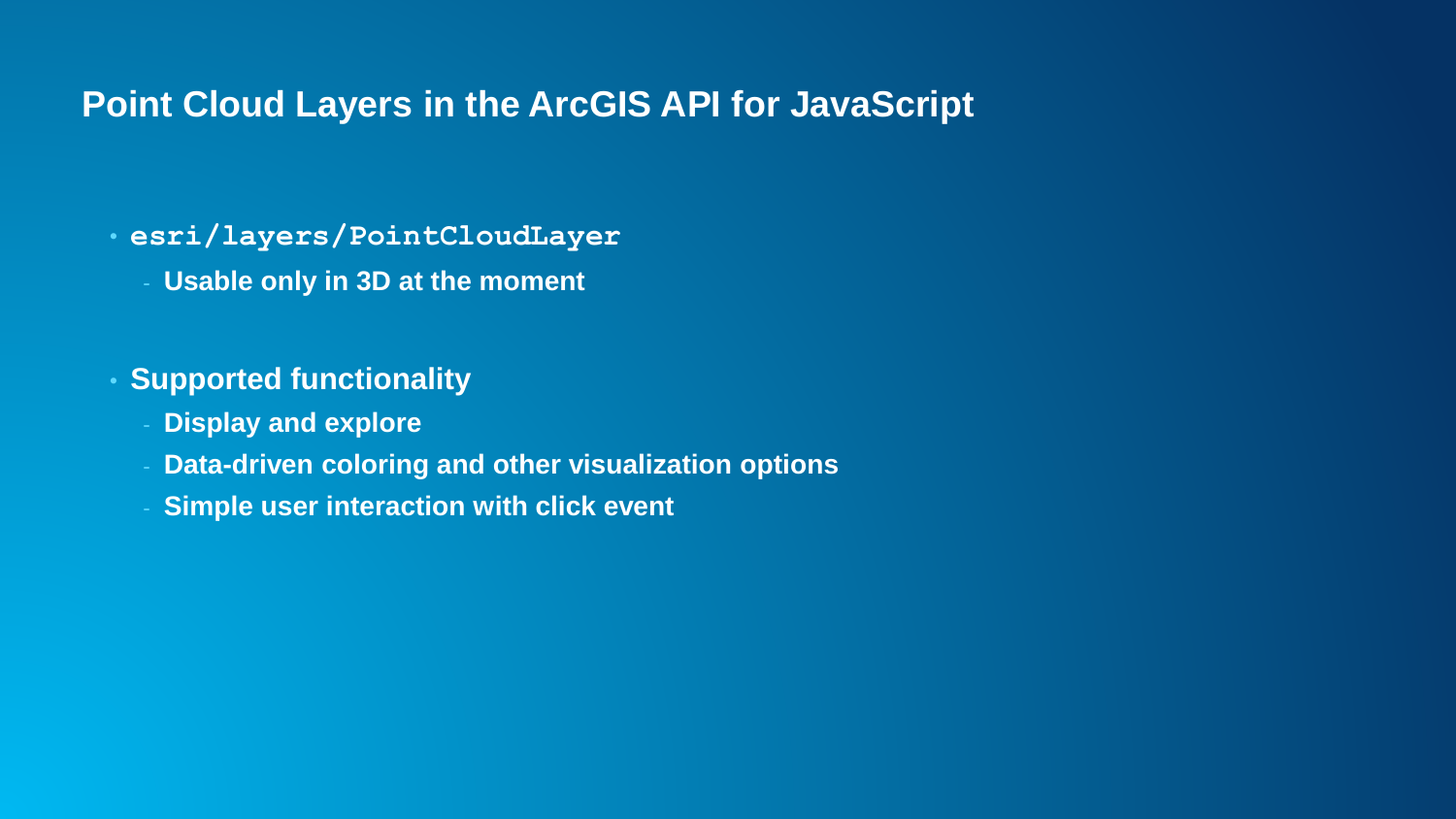# **Renderers**

- **PointCloudRGBRenderer**
- **PointCloudStretchRenderer**
- **PointCloudUniqueValueRenderer**
- **PointCloudClassBreaksRenderer**

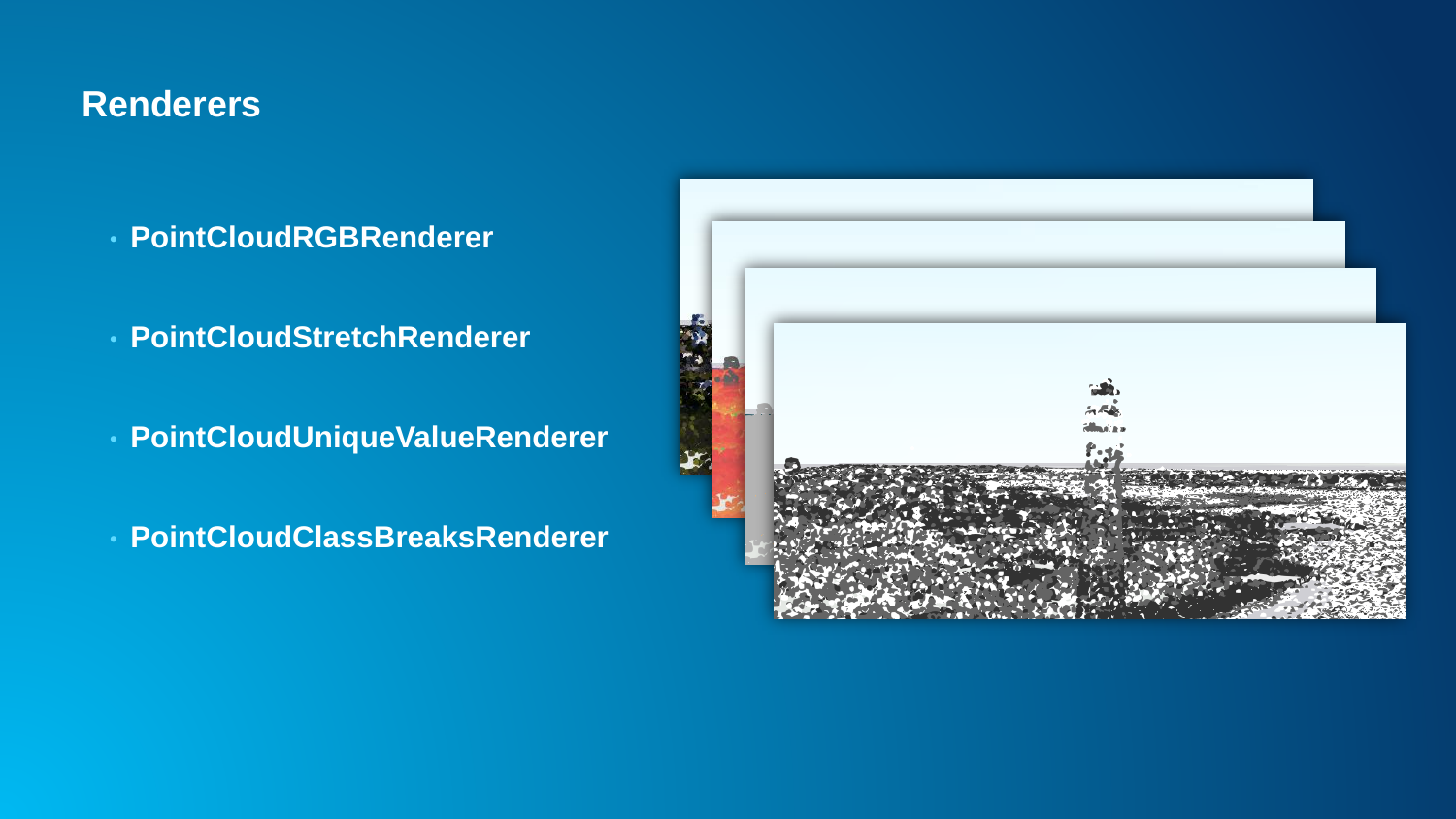## **Renderers: PointCloudRGBRenderer**

- **Use attribute value directly as color for point rendering**
- **Only useful when data set contains RGB values in attributes**
- **All you need to do is specify the field name:**

```
layer.renderer = new PointCloudRGBRenderer({
  field: "RGB"
```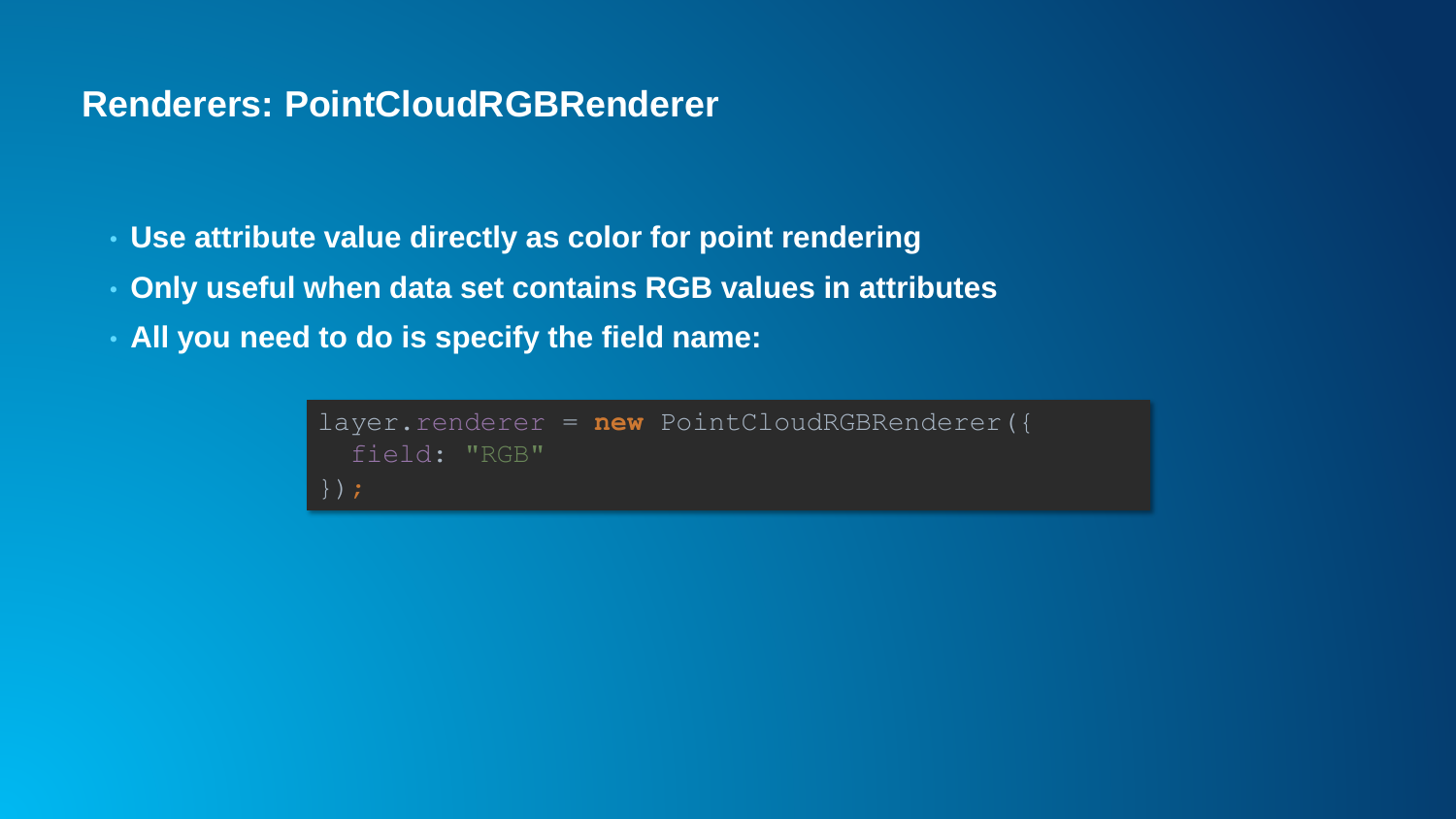#### **Renderers: PointCloudStretchRenderer**

- **Define a color ramp, driven by a specific attribute**
- **For example:**
	- **Color by height**
	- **Color by return intensity value**

```
- ...
```
• **Note: ELEVATION is a special field**

```
new PointCloudStretchRenderer({
   value: -0.78,
    color: [61, 51, 158]
   value: 1,
    color: [73, 196, 196]
    color: [235, 162, 84]
  }]
```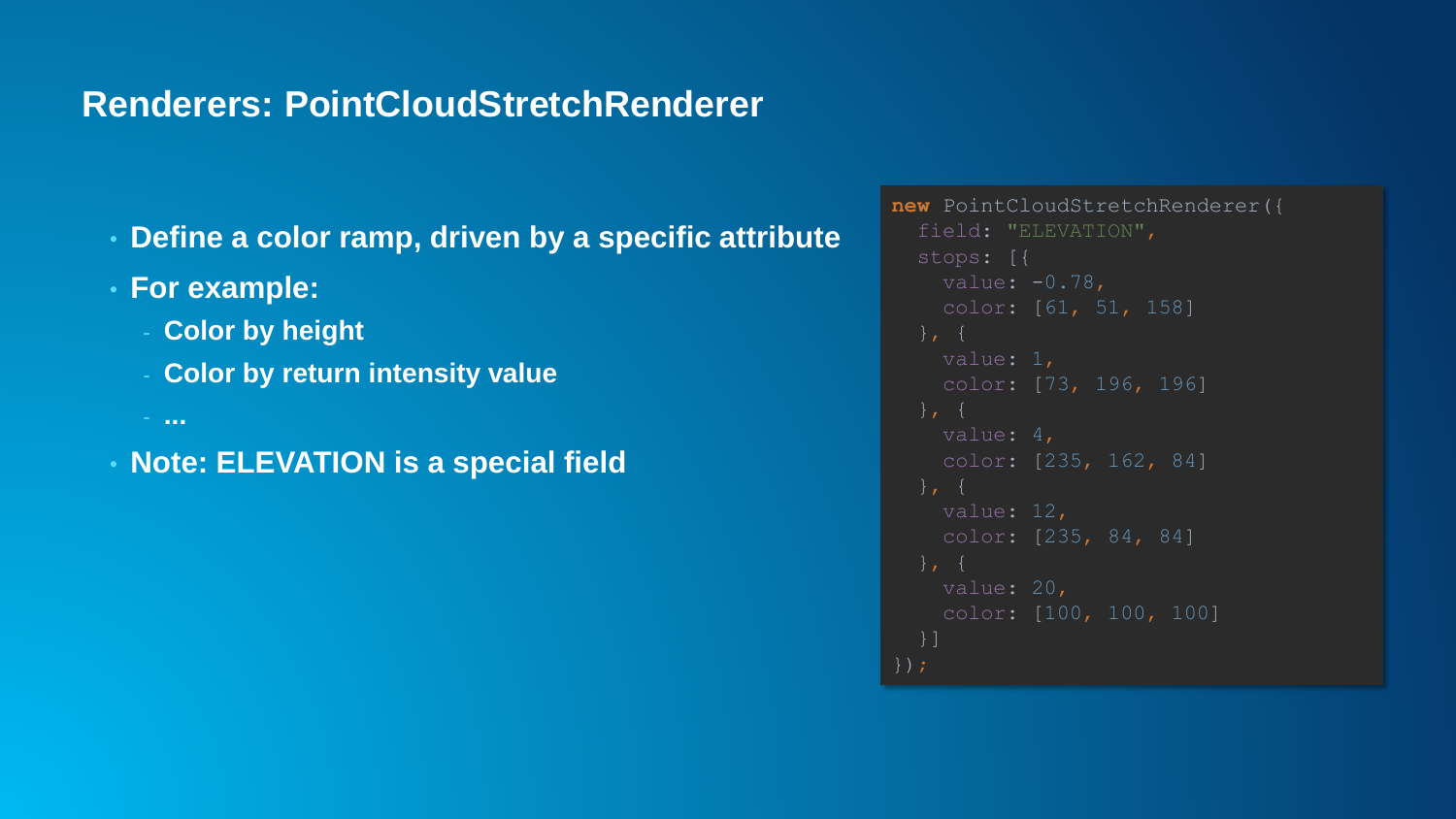#### **Renderers: PointCloudUniqueValueRenderer**

#### • **Color by classification that is already present in a field**

```
new PointCloudUniqueValueRenderer({
     values: [2],
     label: "Ground",
      color: [222, 184, 135]
     values: [3, 4, 5],
     label: "Vegetation",
     values: [6],
     label: "Building",
      color: [158, 40, 17]
     values: [7, 8, 9, 10, 11, 12],
     label: "Other",
```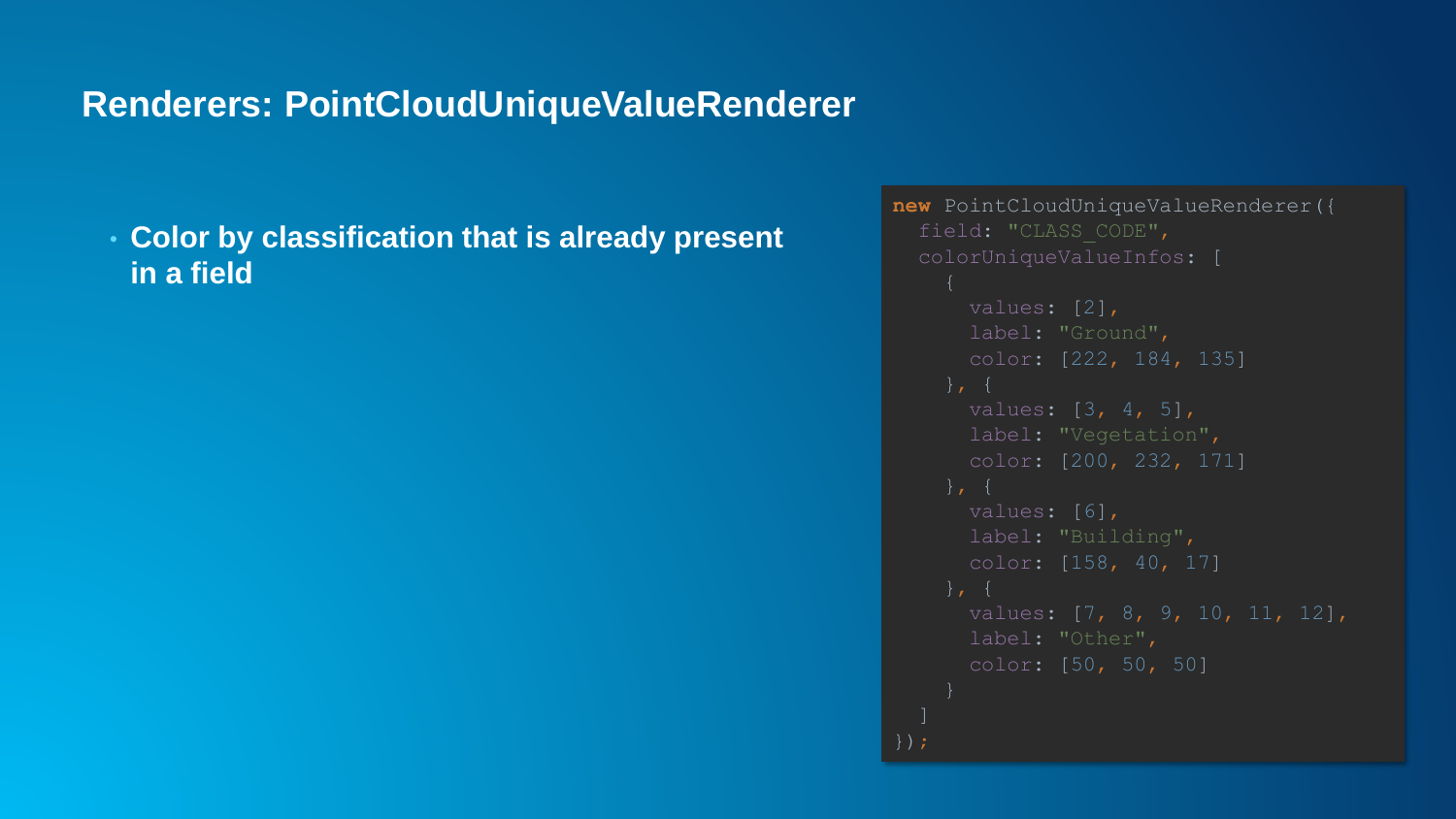## **Renderers: PointCloudClassBreaksRenderer**

#### • **Define value ranges that map to specific colors**

```
new PointCloudClassBreaksRenderer({
  field: "INTENSITY",
  colorClassBreakInfos: [
      minValue: 0,
      maxValue: 50000,
    }]
```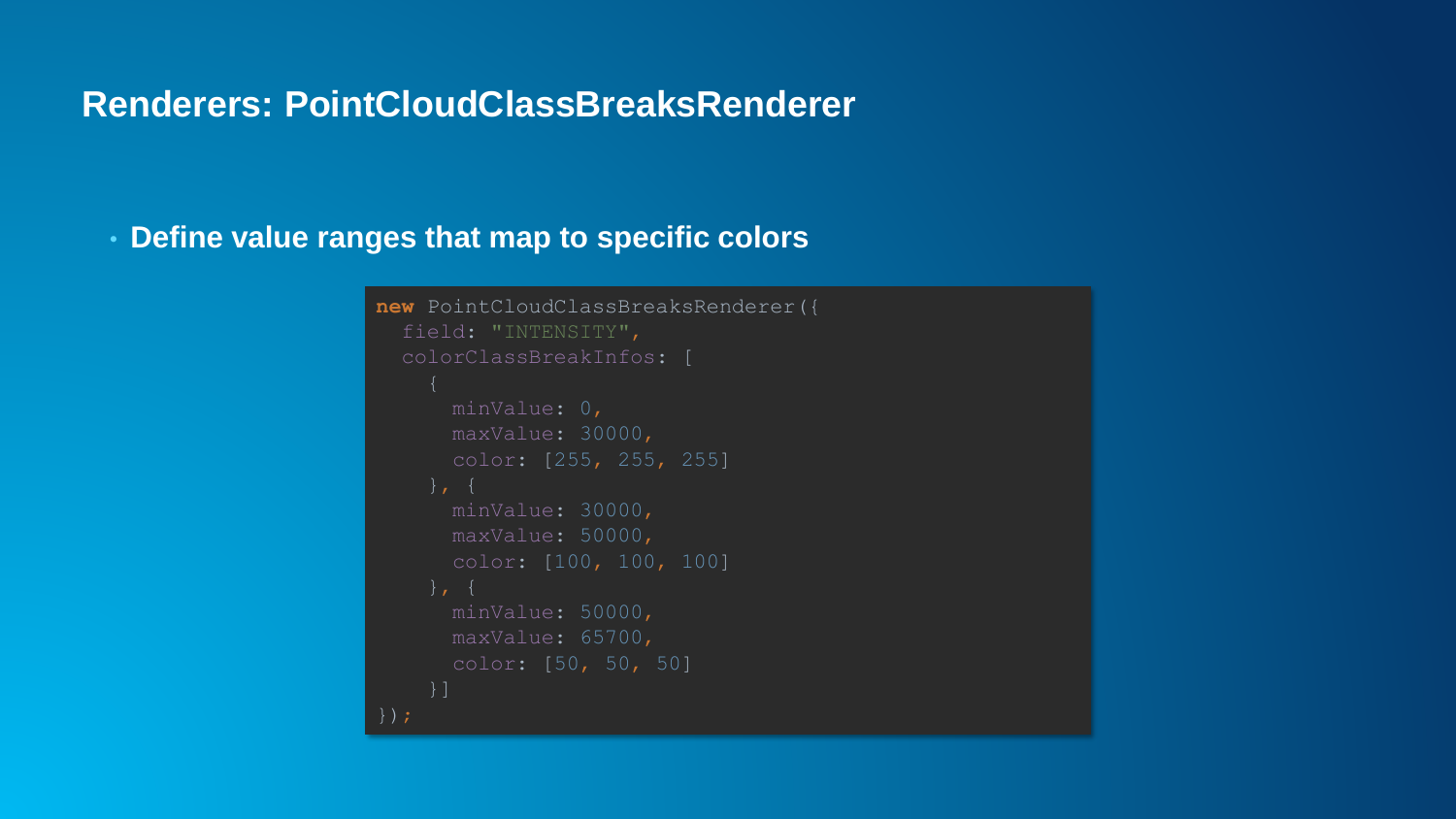## **Renderers: Common Properties**

#### • **pointsPerInch**

- **Lets you configure the density of points on screen**
- **Never exceeds a hard cap on the total number of points**

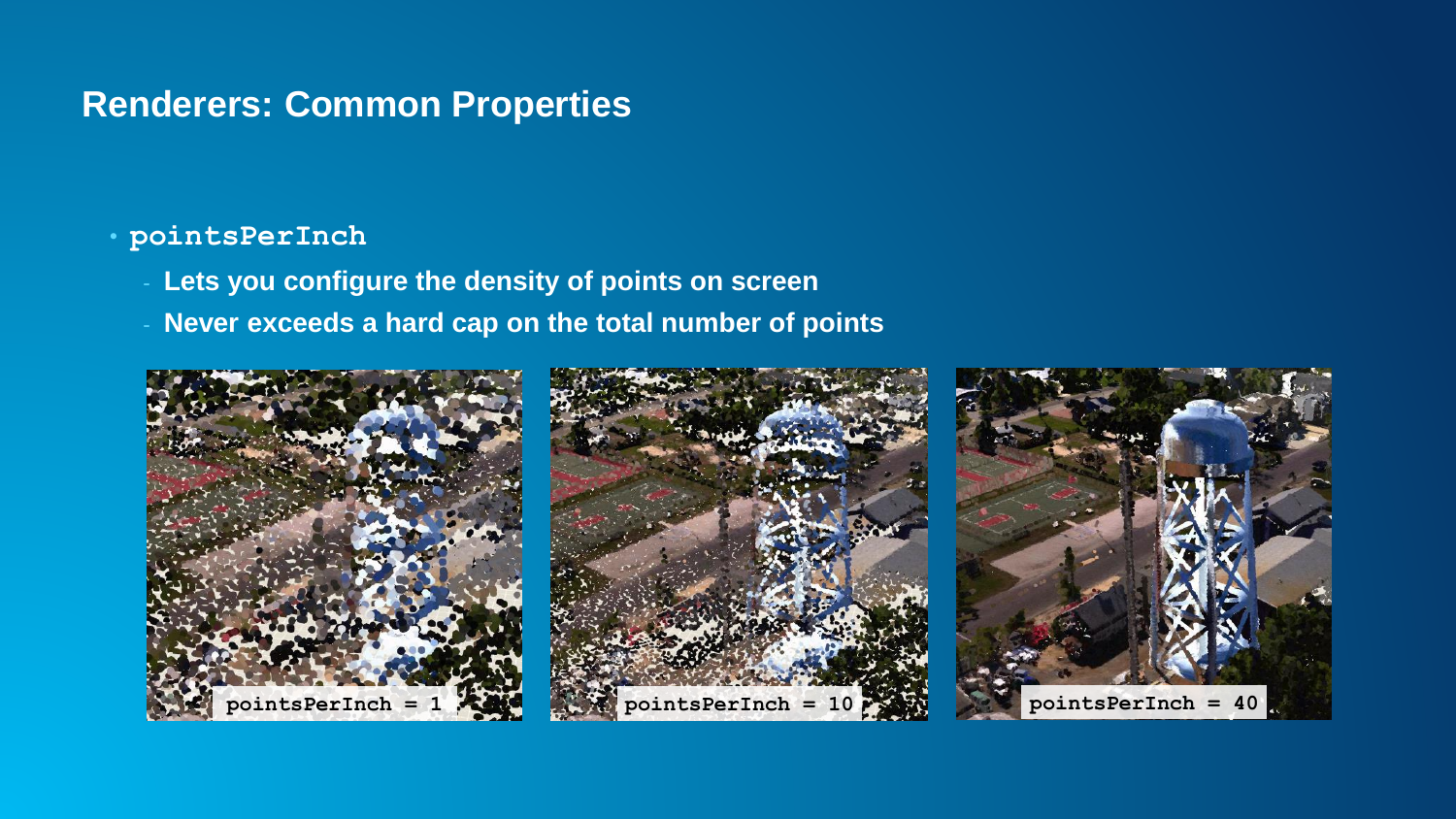#### **Renderers: Common Properties**

#### • **pointSizeAlgorithm**

- **Two modes: splat and fixed-size**
- **Splat automatically picks a size based on point density**
	- **Can be tweaked with scaleFactor and minSize**
	- **Default**

**Fixed size uses a constant size for all splats Either in screen units (pixels) or map units (meters)** 

```
new PointCloudRGBRenderer({
  field: "RGB",
    type: "splat",
    scaleFactor: 3,
    minSize: 2
new PointCloudRGBRenderer({
  field: "RGB",
```

```
pointSizeAlgorithm: {
 type: "fixed-size",
 useRealWorldSymbolSizes: false,
 size: 1
```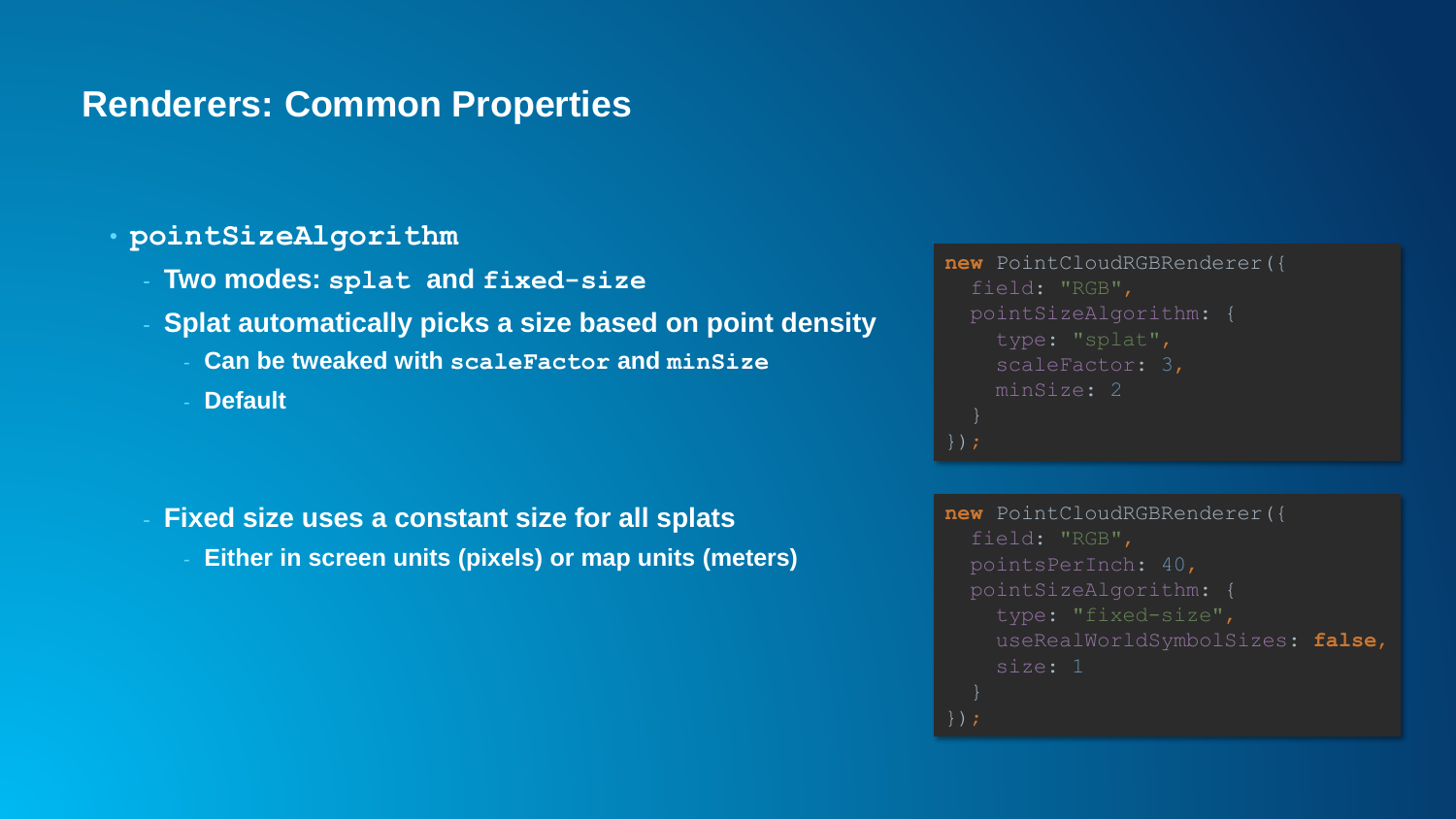#### **User Interaction**

• **view.hitTest() returns point location**

```
view.on("click", function(screenPoint) 
  view.hitTest(screenPoint)
    .then(function(hit) {
      hit.results.forEach(result => {
        console.log(result.mapPoint);
        console.log(result.graphic);
```
- **result.mapPoint: location on "disk" under the cursor** - **result.graphic.geometry: actual point location (center)**